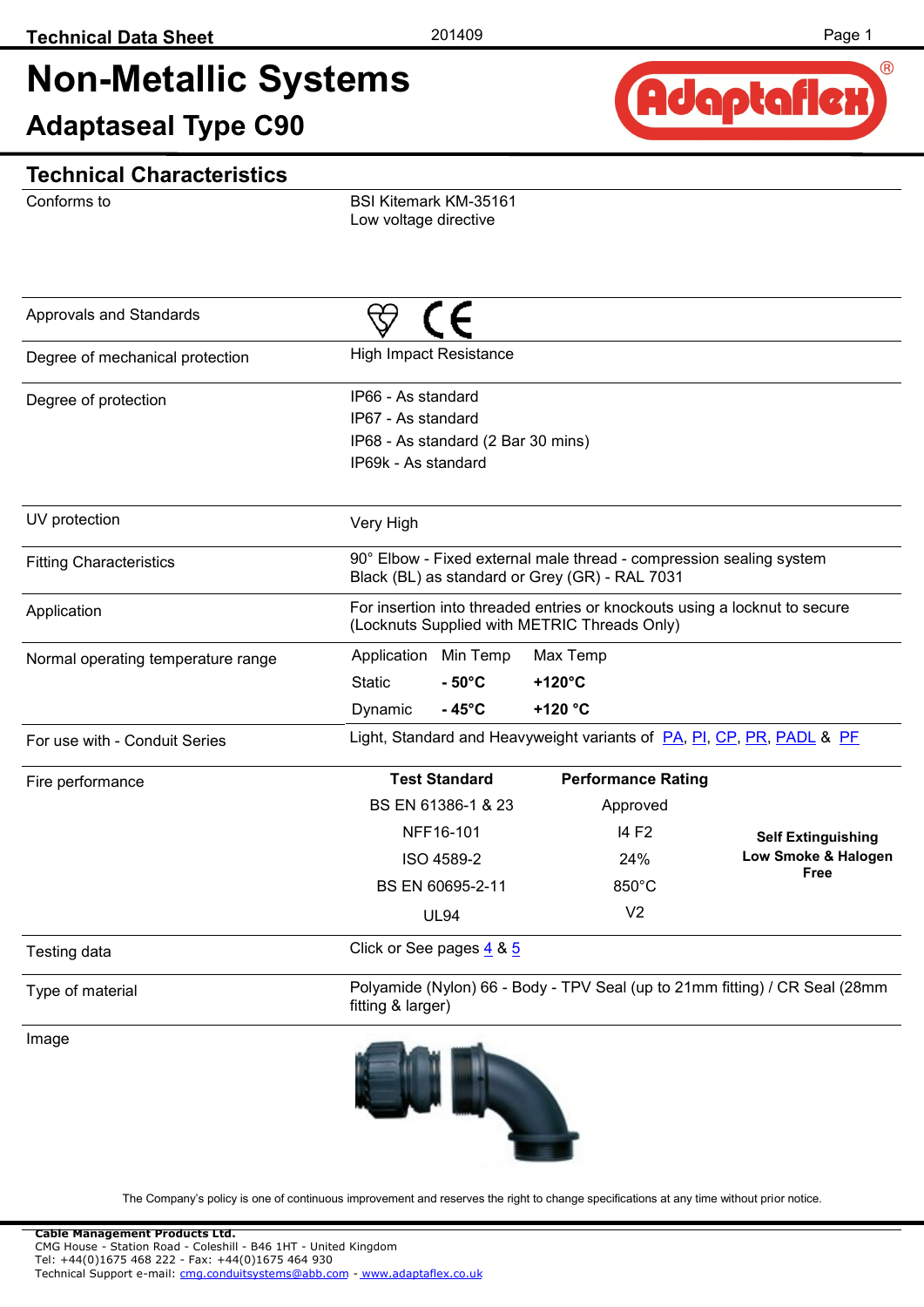Adaptafle

 $(R)$ 

## **Non-Metallic Systems**

### **Adaptaseal Type C90**

#### **Dimensional & Thread Data**

|                                                       |                                                      |                                       |                    | <b>Nominal Dimensions (mm)</b> |      |      | Weight |      |                              |
|-------------------------------------------------------|------------------------------------------------------|---------------------------------------|--------------------|--------------------------------|------|------|--------|------|------------------------------|
| Part No<br><b>Black Body</b><br><b>Metric Threads</b> | Part No<br><b>Grey Body</b><br><b>Metric Threads</b> | <b>Nominal</b><br><b>Conduit</b><br>A | <b>Thread</b><br>B | C                              | D    | E    | F      | G    | <b>in</b><br>grams<br>(Each) |
| ASF10/M16/C90/BL                                      | ASF10/M16/C90/GR                                     | 10 <sup>°</sup>                       | M16x1.5            | 11.5                           | 22.5 | 22.8 | 10.7   | 21.7 | $\overline{7}$               |
| ASF13/M16/C90/BL                                      | ASF13/M16/C90/GR                                     | 13                                    | M16x1.5            | 11.5                           | 22.5 | 22.8 | 10.7   | 21.7 | 8                            |
| ASF16/M16/C90/BL                                      | ASF16/M16/C90/GR                                     | 16                                    | M16x1.5            | 11.5                           | 22.5 | 26.0 | 10.7   | 26.7 | 8                            |
| ASF16/M20/C90/BL                                      | ASF16/M20/C90/GR                                     | 16                                    | M20x1.5            | 14.0                           | 22.5 | 26.0 | 15.0   | 26.7 | 9                            |
| ASF21/M20/C90/BL                                      | ASF21/M20/C90/GR                                     | 21                                    | M20x1.5            | 14.0                           | 25.2 | 31.0 | 15.0   | 29.7 | 11                           |
| ASC21/M20/C90/BL                                      | ASC21/M20/C90/GR                                     | 21                                    | M20x1.5            | 14.0                           | 25.2 | 31.0 | 15.0   | 29.7 | 11                           |
| ASF28/M25/C90/BL                                      | ASF28/M25/C90/GR                                     | 28                                    | M25x1.5            | 15.2                           | 27.8 | 39.0 | 19.0   | 37.7 | 19                           |
| ASC28/M25/C90/BL                                      | ASC28/M25/C90/GR                                     | 28                                    | M25x1.5            | 15.2                           | 27.8 | 39.0 | 19.0   | 37.7 | 19                           |
| ASF34/M32/C90/BL                                      | ASF34/M32/C90/GR                                     | 34                                    | M32x1.5            | 16.0                           | 32.8 | 46.1 | 25.7   | 45.7 | 25                           |
| ASC34/M32/C90/BL                                      | ASC34/M32/C90/GR                                     | 34                                    | M32x1.5            | 16.0                           | 32.8 | 46.1 | 25.7   | 45.7 | 25                           |
| ASC42/M40/C90/BL                                      | ASC42/M40/C90/GR                                     | 42                                    | M40x1.5            | 16.0                           | 42.5 | 58.0 | 31.0   | 58.5 | 48                           |
| ASC54/M50/C90/BL                                      | ASC54/M50/C90/GR                                     | 54                                    | M50x1.5            | 16.0                           | 42.5 | 71.7 | 41.0   | 72.5 | 60                           |

| <b>Metric</b>  | <b>Standard thread conforming</b><br>to EN60423 & BS3643 |                                  |                   |  |  |  |  |
|----------------|----------------------------------------------------------|----------------------------------|-------------------|--|--|--|--|
| Thread<br>Size | Ext Thread<br>Outside<br>Diameter                        | Int Thread<br>Inside<br>Diameter | Pitch             |  |  |  |  |
| M12            | 12mm                                                     | 10.9mm                           | 1.5 <sub>mm</sub> |  |  |  |  |
| M16            | 16mm                                                     | 14.4mm                           | 1.5mm             |  |  |  |  |
| M20            | 20mm                                                     | 18.4mm                           | 1.5 <sub>mm</sub> |  |  |  |  |
| M25            | 25mm                                                     | 23.4mm                           | 1.5mm             |  |  |  |  |
| M32            | 32mm                                                     | 30.4mm                           | 1.5 <sub>mm</sub> |  |  |  |  |
| M40            | 40mm                                                     | 38.4mm                           | 1.5mm             |  |  |  |  |
| M50            | 50 <sub>mm</sub>                                         | 48.4mm                           | 1.5 <sub>mm</sub> |  |  |  |  |
| M63            | 63mm                                                     | 61.4mm                           | 1.5mm             |  |  |  |  |



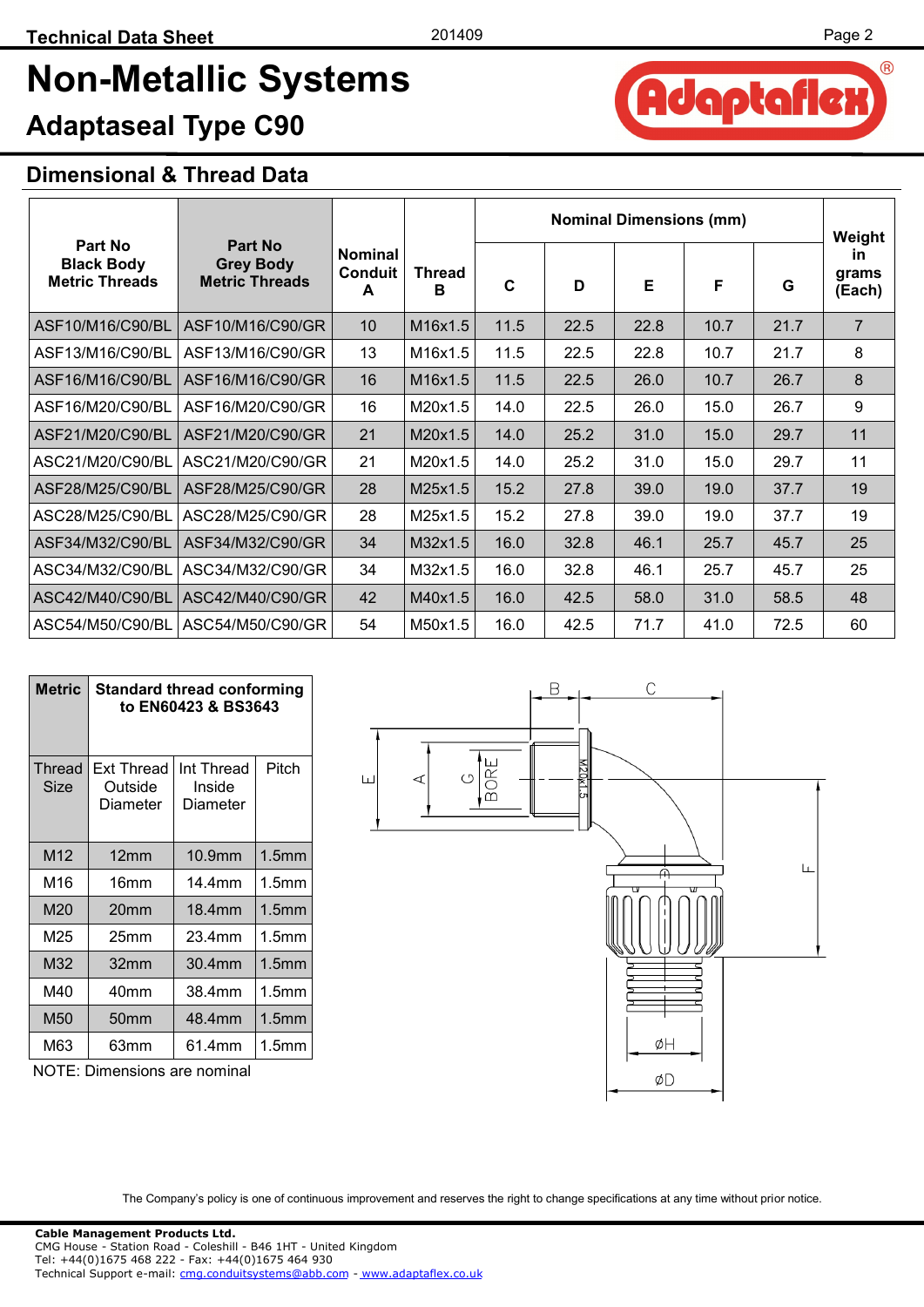Adaptaflex

 $(R)$ 

## **Non-Metallic Systems**

### **Adaptaseal Type C90**

#### **Dimensional & Thread Data**

|                                                   |                                                  |                                       |                    | <b>Nominal Dimensions (mm)</b> |      |      |      | Weight |                              |
|---------------------------------------------------|--------------------------------------------------|---------------------------------------|--------------------|--------------------------------|------|------|------|--------|------------------------------|
| Part No<br><b>Black Body</b><br><b>PG Threads</b> | Part No<br><b>Grey Body</b><br><b>PG Threads</b> | <b>Nominal</b><br><b>Conduit</b><br>A | <b>Thread</b><br>в | C                              | D    | Е    | F    | G      | <b>in</b><br>grams<br>(Each) |
| ASF10/PG9/C90/BL                                  | ASF10/PG9/C90/GR                                 | 10                                    | PG9                | 10.0                           | 20.0 | 22.8 | 10.7 | 21.7   | $\overline{7}$               |
| ASF13/PG9/C90/BL                                  | ASF13/PG9/C90/GR                                 | 13                                    | PG9                | 10.0                           | 20.0 | 26.0 | 10.7 | 21.7   | 8                            |
| ASF16/PG11/C90/BL                                 | ASF16/PG11/C90/GR                                | 16                                    | <b>PG11</b>        | 10.0                           | 22.5 | 26.0 | 13.8 | 26.7   | 8                            |
| ASC16/PG13/C90/BL                                 | ASC16/PG13/C90/GR                                | 16                                    | PG13.5             | 10.0                           | 22.5 | 26.0 | 13.8 | 26.7   | 9                            |
| ASF21/PG16/C90/BL                                 | ASF21/PG16/C90/GR                                | 21                                    | <b>PG16</b>        | 11.2                           | 25.2 | 31.0 | 17.9 | 29.7   | 11                           |
| ASC21/PG16/C90/BL                                 | ASC21/PG16/C90/GR                                | 21                                    | <b>PG16</b>        | 11.2                           | 25.2 | 31.0 | 17.9 | 29.7   | 11                           |
| ASF28/PG21/C90/BL                                 | ASF28/PG21/C90/GR                                | 28                                    | <b>PG21</b>        | 12.2                           | 27.8 | 39.0 | 22.6 | 37.7   | 19                           |
| ASC28/PG21/C90/BL                                 | ASC28/PG21/C90/GR                                | 28                                    | <b>PG21</b>        | 12.2                           | 27.8 | 39.0 | 22.6 | 37.7   | 19                           |
| ASF34/PG16/C90/BL                                 | ASF34/PG16/C90/GR                                | 34                                    | <b>PG29</b>        | 12.2                           | 32.8 | 46.1 | 31.0 | 45.7   | 28                           |
| ASC34/PG21/C90/BL                                 | ASC34/PG21/C90/GR                                | 34                                    | <b>PG29</b>        | 12.2                           | 32.8 | 46.1 | 31.0 | 45.7   | 28                           |
| ASC42/PG36/C90/BL                                 | ASC42/PG36/C90/GR                                | 42                                    | <b>PG36</b>        | 12.0                           | 36.0 | 59.0 | 37.9 | 58.5   | 52                           |
| ASC54/PG48/C90/BL                                 | ASC54/PG48/C90/GR                                | 54                                    | <b>PG48</b>        | 12.0                           | 42.5 | 71.7 | 49.5 | 72.5   | 65                           |

| PG             | German Standard Thread<br><b>Conforming to DIN40430</b> |                                  |           |  |  |  |  |
|----------------|---------------------------------------------------------|----------------------------------|-----------|--|--|--|--|
| Thread<br>Size | Ext Thread<br>Outside<br>Diameter                       | Int Thread<br>Inside<br>Diameter | Pitch     |  |  |  |  |
| PG7            | 12.5 <sub>mm</sub>                                      | 11.3mm                           | $1.27$ mm |  |  |  |  |
| PG9            | 15.2mm                                                  | 13.9mm                           | $1.41$ mm |  |  |  |  |
| <b>PG11</b>    | 18.6mm                                                  | 17.3mm                           | $1.41$ mm |  |  |  |  |
| PG13.5         | 20.4mm                                                  | 19.1mm                           | 1.41mm    |  |  |  |  |
| <b>PG16</b>    | 22.5mm                                                  | 21.2mm                           | $1.41$ mm |  |  |  |  |
| PG21           | 28.3mm                                                  | 26.8mm                           | 1.59mm    |  |  |  |  |
| <b>PG29</b>    | 37 <sub>mm</sub>                                        | 35.5mm                           | 1.59mm    |  |  |  |  |
| PG36           | 47mm                                                    | 45.5mm                           | 1.59mm    |  |  |  |  |
| PG48           | 59.3mm                                                  | 57.8mm                           | 1.59mm    |  |  |  |  |

NOTE: Dimensions are nominal

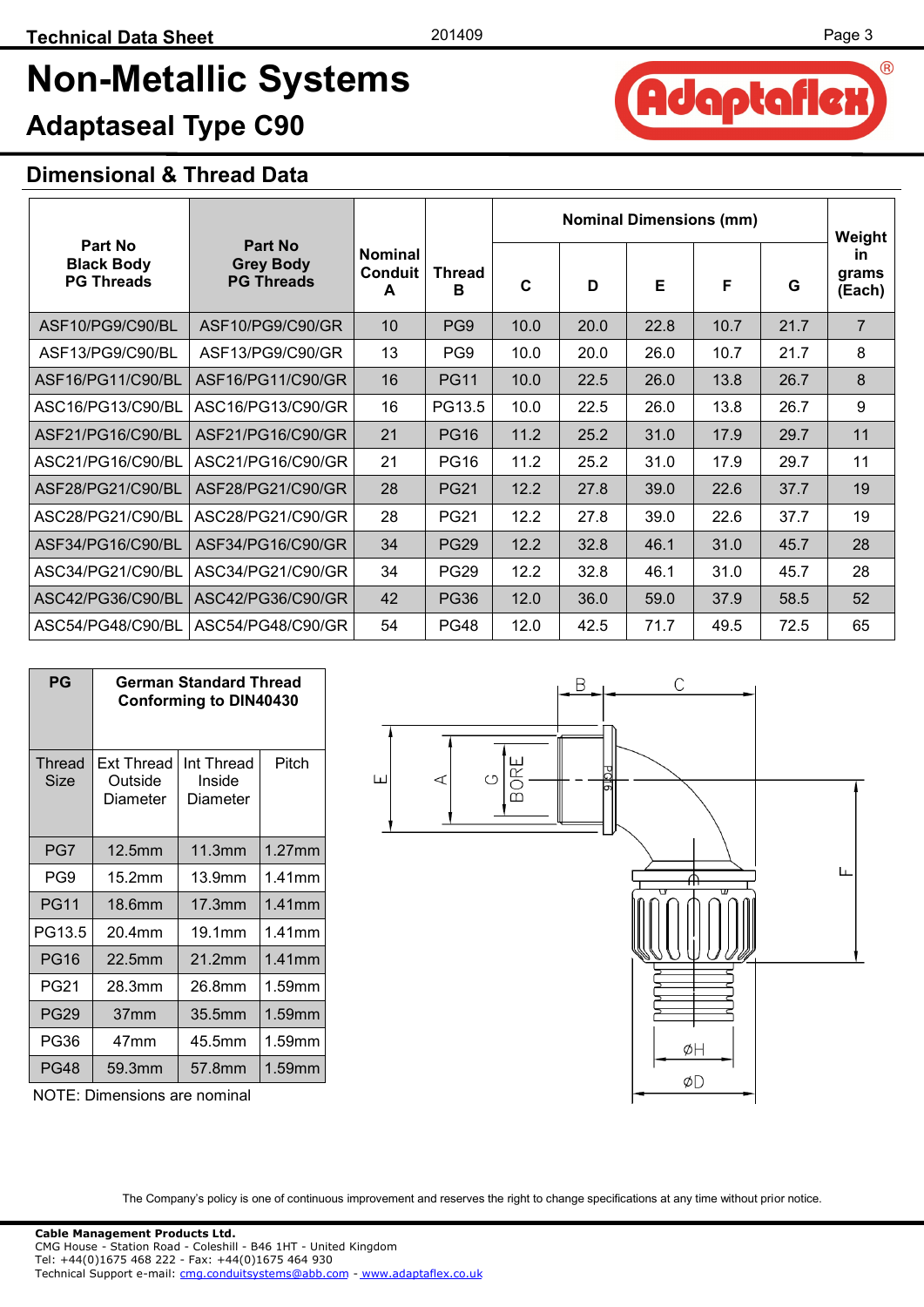## <span id="page-3-0"></span>**Non-Metallic Systems**

### **Adaptaseal Type C90**



#### **BS EN 61386 Classification**

| <b>Fitting</b> | Compression | Impact | Min<br>temp | Max<br>temp | bending | electrical | IP<br>solids | IP<br>water | <b>Corrosion</b> | <b>Tensile</b> | Non-flame<br>Propogating | Suspended<br>load |
|----------------|-------------|--------|-------------|-------------|---------|------------|--------------|-------------|------------------|----------------|--------------------------|-------------------|
| AL             | N/A         |        |             |             | N/A     |            |              |             |                  |                |                          |                   |

#### **Mechanical Properties**

| <b>Test Type</b>          | Methods / Standards   Requirements |                                            | Value   |
|---------------------------|------------------------------------|--------------------------------------------|---------|
| <b>Tensile Strength</b>   | IEC61386-1                         | 2 mins at Specified Value (PAFS21 Conduit) | Class 1 |
| <b>Tensile Strength</b>   |                                    | Ultimate Pullout (PAFS21 Conduit)          | 240N    |
| Impact Strength $@$ -45°C | IEC61386-1                         | No visible damage                          | Class 1 |
| Impact Strength @ -5°C    | IEC61386-1                         | No visible damage                          | Class 3 |
| Impact Strength @ 23°C    | IEC61386-1                         | No visible damage                          | Class 5 |

Tensile Tests to IEC 61386 gives the minimum classification value only. Actual values will depend on the type and size of the fittings used and will always be greater than the minimum – Impact strength is the minimum classification value at the minimum temperature – actual values will depend on size and temperature. Specific values available on request.

#### **Thermal Properties**

| <b>Test Type</b>       | <b>Methods / Standards</b> | Requirements                 | Value                                 |
|------------------------|----------------------------|------------------------------|---------------------------------------|
| Dynamic Applications   | IEC 61386-23               | 5000 Operations at MBR 2hrs  | -45°C to +120°C                       |
| Static Short Term Temp |                            | Temporary Use (3000hrs)      | -50 $^{\circ}$ C to +120 $^{\circ}$ C |
| Static Long Term Temp  |                            | Permanent Use (30,000) Hours | -40 $^{\circ}$ C to +105 $^{\circ}$ C |
|                        |                            |                              |                                       |